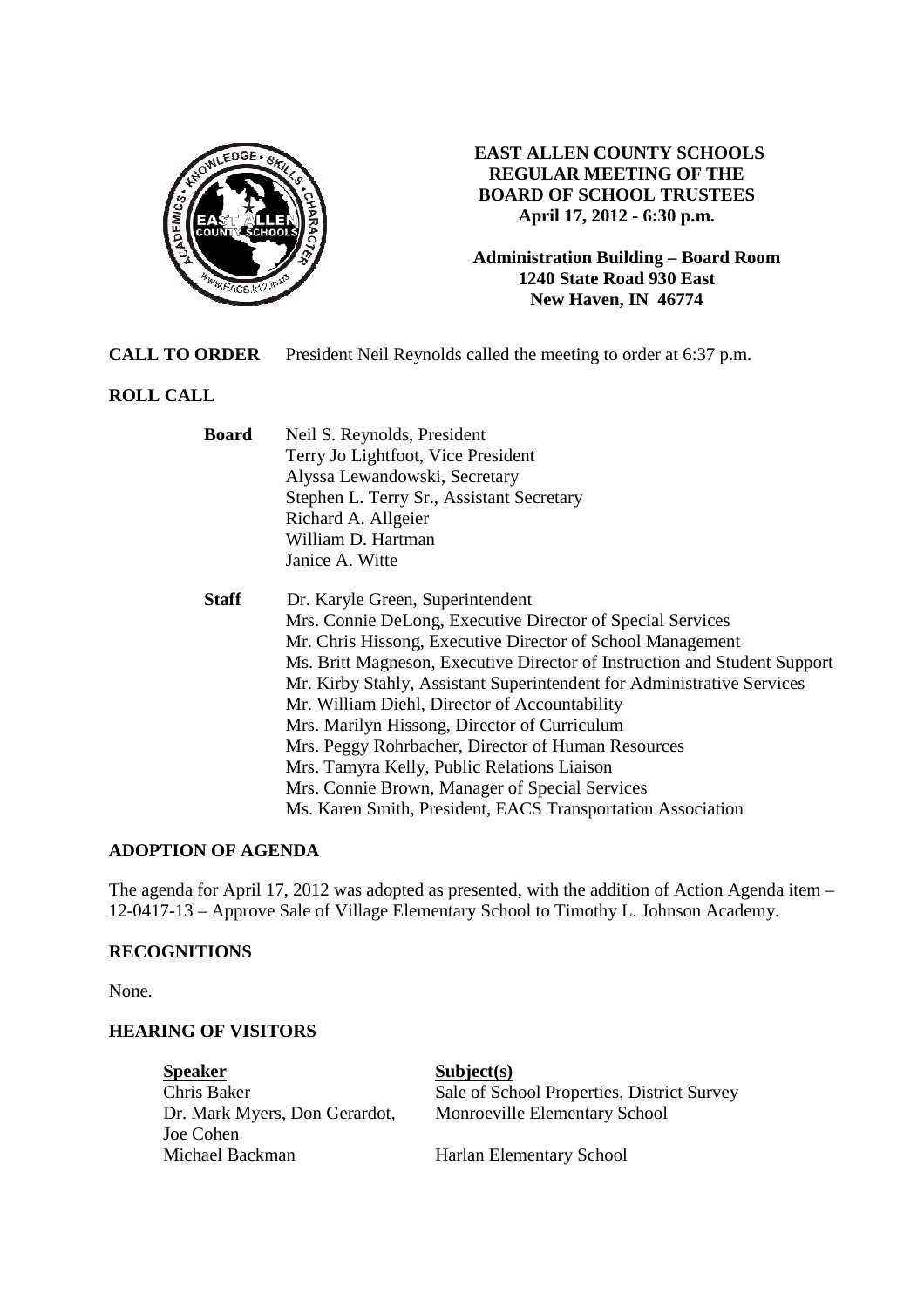**APPROVAL OF MINUTES** – March 20, 2012 Regular Meeting March 27, 2012 Executive Session March 27, 2012 Special Work Session April 10, 2012 Executive Session April 10, 2012 Special Work Session

## **INFORMATION ITEMS**

1. Allocations/Grant Awards for EACS – First Quarter 2012

## **SUPERINTENDENT COMMUNICATIONS**

| S <sub>p</sub> e <sub>aker(s)</sub> | <b>Subject</b>                 |
|-------------------------------------|--------------------------------|
| Dr. Karyle Green                    | <b>NCLB</b> Waiver             |
| Chris Hissong                       | Board Policy 4014 - Curriculum |

## **ACTION AGENDA**

#### **CONSENT MOTION:**

| 12-0417-01 | Approval of Human Resources Report                                                                                               |  |  |  |  |
|------------|----------------------------------------------------------------------------------------------------------------------------------|--|--|--|--|
| 12-0417-02 | <b>Approval of Financial Reports</b>                                                                                             |  |  |  |  |
| 12-0417-03 | Approval of Meetings and Conferences Requests                                                                                    |  |  |  |  |
| 12-0417-04 | Approval of Application, Receipt of Funds and Associated Provider Agreements<br>for the GQE Remediation Grant                    |  |  |  |  |
| 12-0417-05 | Approval of Application, Receipt of Funds and Associated Provider Agreements<br>for the 2012 Special Education Improvement Award |  |  |  |  |
| 12-0417-07 | Approval of School Calendars for 2013-14, 2014-15, 2015-16                                                                       |  |  |  |  |
| 12-0417-08 | Approval of Contract for Lead and Learn Providers                                                                                |  |  |  |  |
| 12-0417-09 | Approval of Memorandum of Understanding between JAG-Indiana and East<br><b>Allen County Schools</b>                              |  |  |  |  |
|            | Motion: That the Board of School Trustees approve items one through<br>nine, excluding item six, as presented.                   |  |  |  |  |
|            | Motion: Allgeier<br>Second: Witte<br>Vote: Aye: 7-0                                                                              |  |  |  |  |
| 12-0417-06 | Approval of Application and Receipt of Funds for Title I (Basic) Grant                                                           |  |  |  |  |
|            | Motion: That the Board of School Trustees approve item six as presented.                                                         |  |  |  |  |
|            | Motion: Witte<br>Second: Lightfoot<br>Vote: Aye: 4-3<br>Against: Allgeier, Reynolds, Terry                                       |  |  |  |  |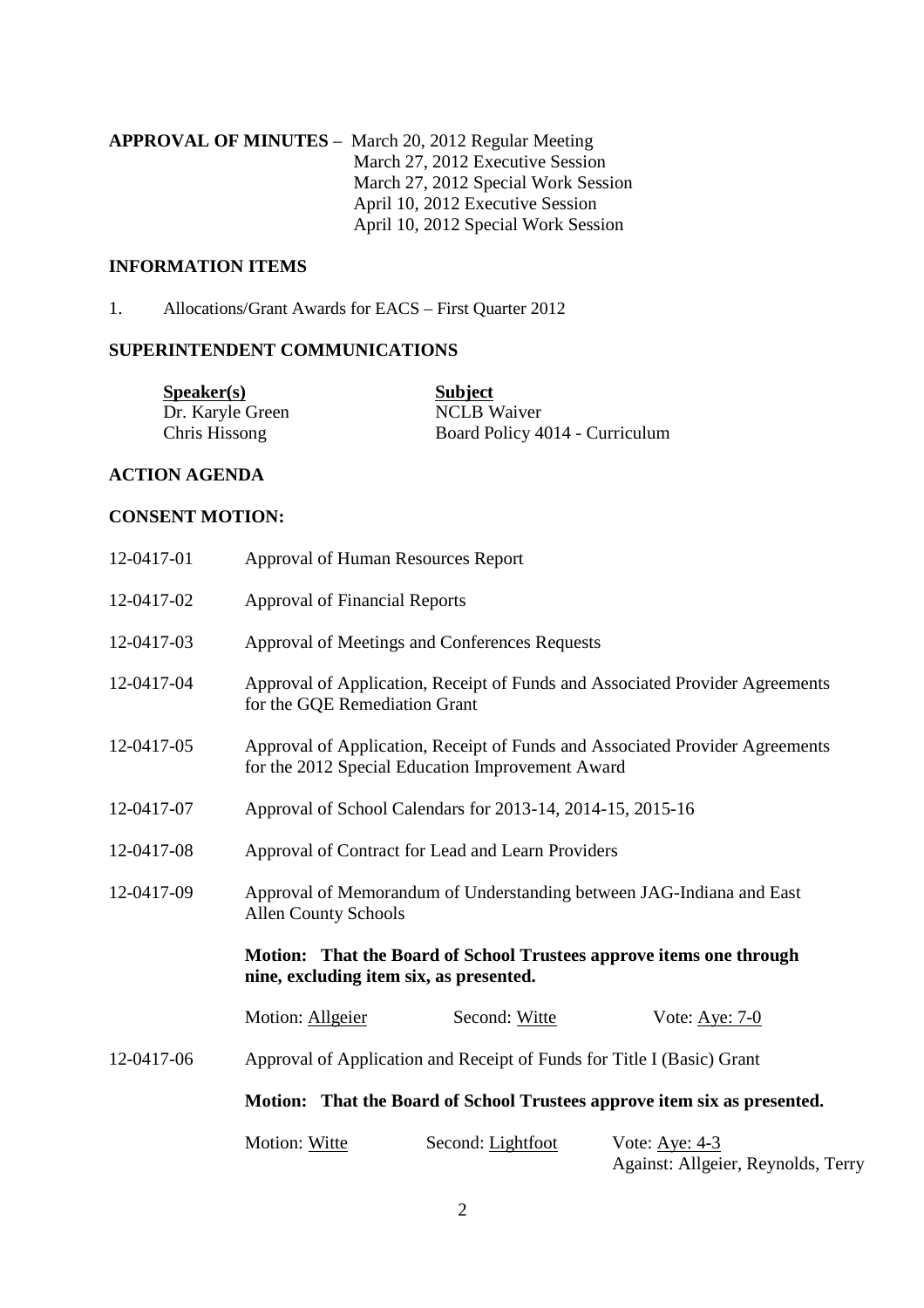| 12-0417-10 | Approval of Sale of Monroeville Elementary School                                                                                                                                                                                                                                                                                              |                                                                             |                                                                         |  |  |
|------------|------------------------------------------------------------------------------------------------------------------------------------------------------------------------------------------------------------------------------------------------------------------------------------------------------------------------------------------------|-----------------------------------------------------------------------------|-------------------------------------------------------------------------|--|--|
|            | Motion: That the Board of School Trustees approve item ten as presented.                                                                                                                                                                                                                                                                       |                                                                             |                                                                         |  |  |
|            | Motion: Witte                                                                                                                                                                                                                                                                                                                                  | Second: Hartman                                                             | Vote: $Aye: 7-0$                                                        |  |  |
| 12-0417-11 | Approval of Re-Advertisement For Sale of Harlan Elementary School                                                                                                                                                                                                                                                                              |                                                                             |                                                                         |  |  |
|            | Motion: That the Board of School Trustees approve item eleven as presented.                                                                                                                                                                                                                                                                    |                                                                             |                                                                         |  |  |
|            | Motion: Allgeier                                                                                                                                                                                                                                                                                                                               | Second: Witte                                                               | Vote: $Aye: 7-0$                                                        |  |  |
| 12-0417-12 | Approval of Technology Purchase for Blended Learning                                                                                                                                                                                                                                                                                           |                                                                             |                                                                         |  |  |
|            | Motion: That the Board of School Trustees approve item twelve, Option #2,<br>as presented.                                                                                                                                                                                                                                                     |                                                                             |                                                                         |  |  |
|            | Motion: Lightfoot                                                                                                                                                                                                                                                                                                                              | Second: Allgeier                                                            | Vote: Aye: 4-2-1<br>Against: Allgeier, Witte<br><b>Abstained: Terry</b> |  |  |
| 12-0417-13 |                                                                                                                                                                                                                                                                                                                                                | Approval of Sale of Village Elementary School to Timothy L. Johnson Academy |                                                                         |  |  |
|            | Motion: That the Board of School Trustees approve item thirteen as<br>presented – "Whereas the Board of School Trustees has received a proposal<br>to buy VIEL from Timothy L. Johnson Academy, we instruct EACS'<br>attorneys to contact TLJ's attorneys to draft an agreement to purchase the<br><b>Village Elementary School property."</b> |                                                                             |                                                                         |  |  |
|            | Motion: Terry                                                                                                                                                                                                                                                                                                                                  | Second: Allgeier                                                            |                                                                         |  |  |
|            | <b>Amended Motion:</b> Strike the words "agreement to <i>purchase</i> ", replacing<br>with the words "agreement to lease with first option to purchase" in the<br>original motion.                                                                                                                                                             |                                                                             |                                                                         |  |  |
|            | <b>Amended Motion: Lightfoot</b><br>Second: Lewandowski                                                                                                                                                                                                                                                                                        |                                                                             |                                                                         |  |  |
|            | *Board Member Hartman asked Board Member Terry of his intent to vote on this<br>matter due to his conflict of interest with TLJ. Upon Terry's intent to vote, Hartman<br>suggested Terry's vote might be in violation of Board ethics.                                                                                                         |                                                                             |                                                                         |  |  |
|            | <b>Amendment to the Amended Motion: Strike the words "agreement to</b><br>lease with first option to purchase" replacing with the words "agreement to<br>lease to own" in the amended motion.                                                                                                                                                  |                                                                             |                                                                         |  |  |
|            | Motion: Terry                                                                                                                                                                                                                                                                                                                                  | Second: Allgeier                                                            | Vote: <u>Aye: 3-4</u>                                                   |  |  |

 Against: Hartman, Lewandowski, Lightfoot, Witte